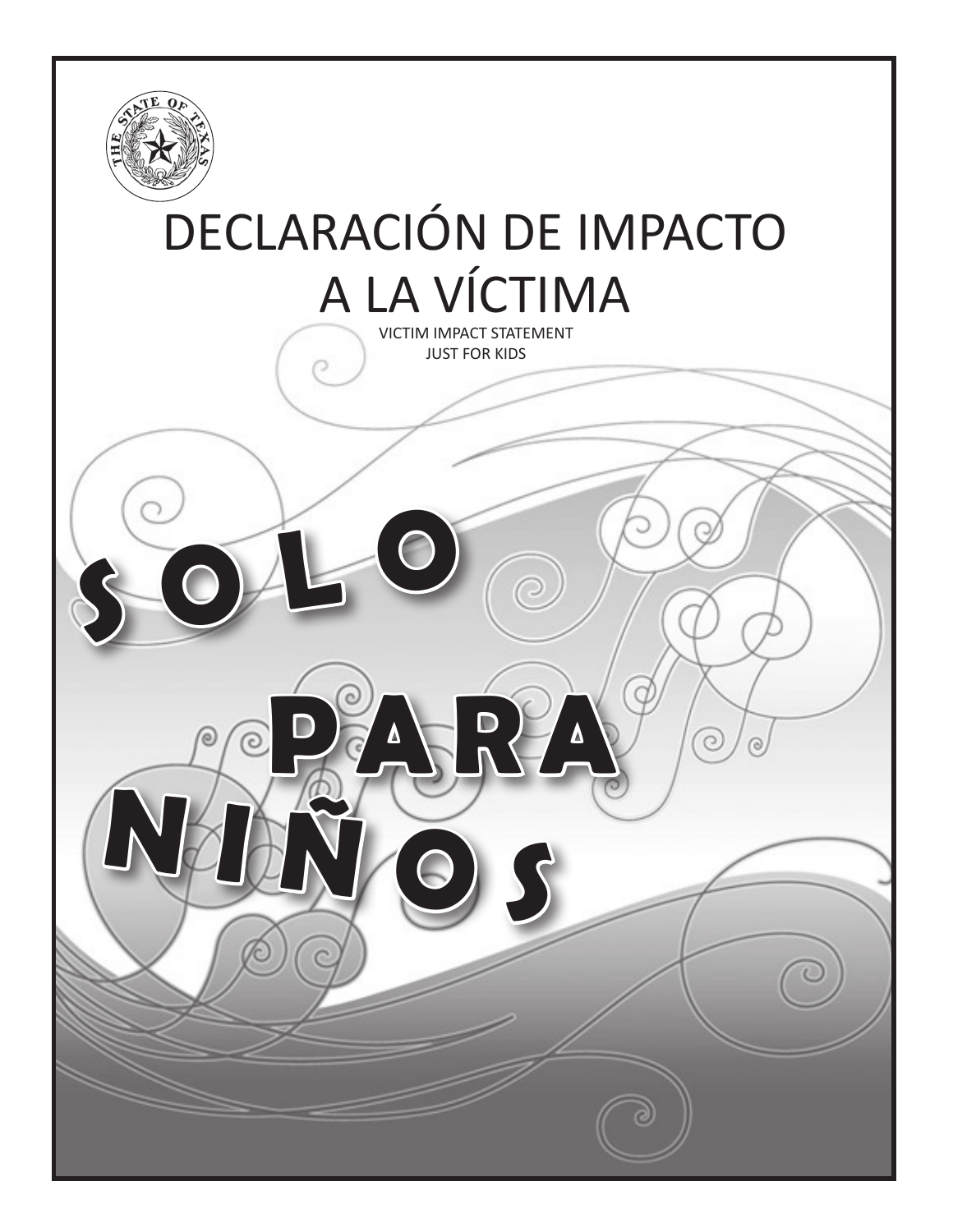<sup>A</sup> LOS PADRES: Si su niño es demasiado joven para leer o apenas está aprendiendo a leer, usted puede ayudar a su niño a llenar la Declaración de Impacto a la Víctima. Cuando esté ayudando a su niño, léale las instrucciones en voz alta; háblele de lo que son los sentimientos – Alegre, Triste, Enojado, Asustado o cualquier otro sentimiento que usted considere apropiado – y de lo que su niño puede pensar cuando él o ella está dibujando o escribiendo en la declaración. Por favor no le diga a su niño qué dibujar o escribir. Esta es la oportunidad que su niño tiene para decirle al juez cómo él o ella se siente de lo que ocurrió. Si su niño prefiere dibujar un pájaro, un barco o escribir una historia de abejas, esto está bien también. Si su niño se pone incomodo de cualquier manera mientras está llenando la Declaración de Impacto de la Víctima, tranquilícelo diciéndole que no tiene que llenar la declaración a menos que él o ella lo quiera hacer.

TO PARENTS: If your child is too young to read or is just learning to read, you may want to help your child fill out the Victim Impact Statement. When helping your child, read the directions aloud to your child; talk about what feelings are–Happy, Sad, Mad, Scared, or any other feelings you think appropriate–and what your child may want to think about when he or she is drawing or writing on the Statement. Please do not tell your child what to draw or write. This is your child's chance to tell the judge how he or she is feeling about what happened. If your child would rather draw a picture of a bird, a boat, or write a story about bumblebees, this is OK too. Should your child become uncomfortable in any way while filling out the Victim Impact Statement, reassure your child that he or she does not have to fill out the statement unless he or she wants to.

# Declaración de Impacto a la Víctima SOLO PARA niñoS

YO SOY LA VÍCTIMA DE ÉSTE CRIMEN: SÍ I AM THE VICTIM OF THIS CRIME:

**NO** 

mi nombre es:

MY NAME IS:

Yo tenGo I AM

añoS, Y ESTOY EN EL YEARS OLD, AND I AM IN THE

GRADO. GRADE.

## YO ESTOY (CIRCULA TODOS LOS QUE GUSTES):

I AM (CIRCLE AS MANY AS YOU LIKE):



Declaración de Impacto a la Víctima Solo para Niños 2011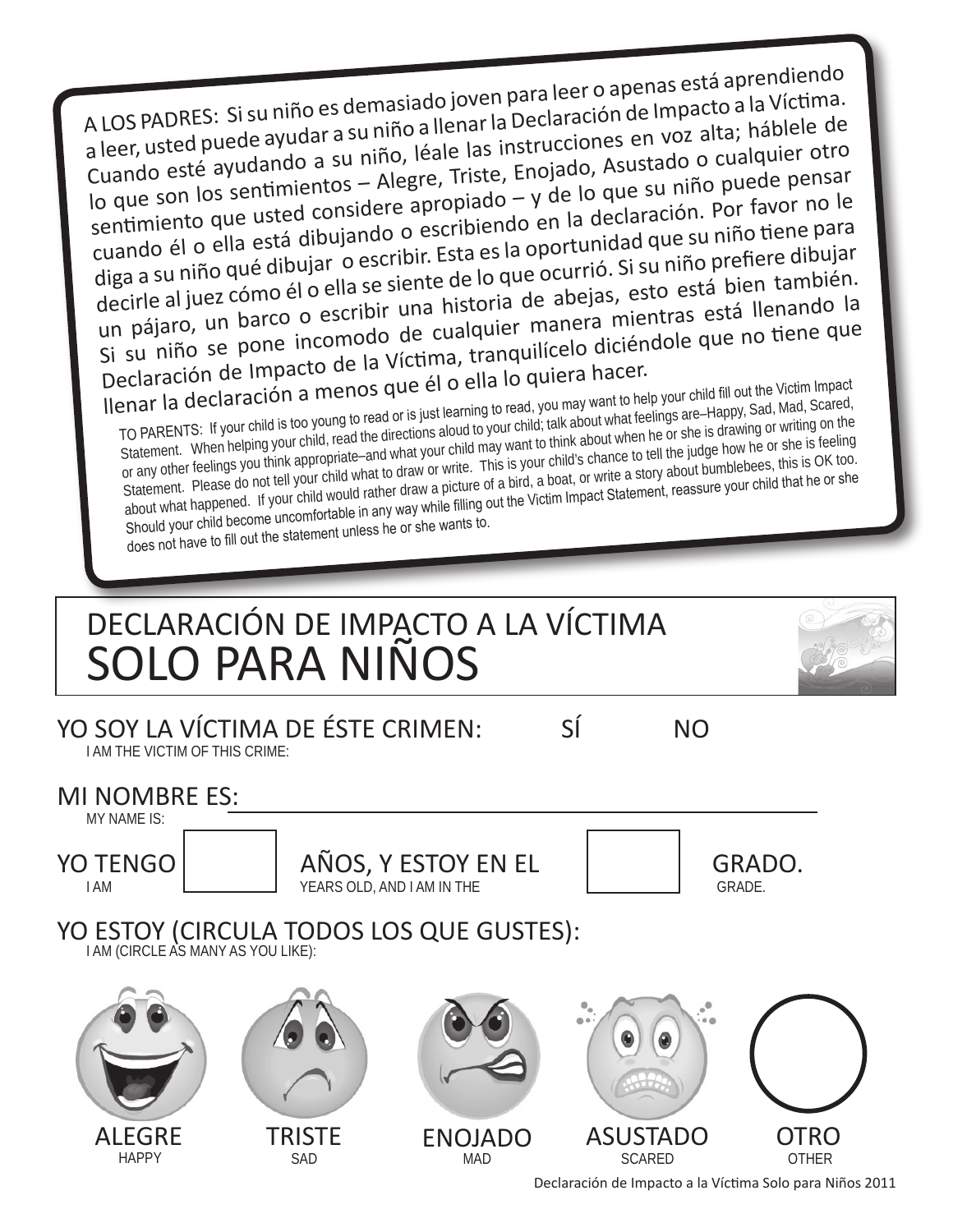## SI TU FUERAS EL JUEZ, QUE LE HARÍAS A:

IF YOU WERE THE JUDGE, WHAT WOULD YOU DO TO:

|    | (NOMBRE DEL OFENSOR)                    | (OFFENDER'S NAME)                       |
|----|-----------------------------------------|-----------------------------------------|
| А. | <b>MANDAR A LA CÁRCEL</b>               | SEND HIM OR HER TO JAIL                 |
| В. | <b>HACER QUE PAGUE DINERO</b>           | MAKE HIM OR HER PAY SOME MONEY          |
| C. | MANDAR CON UN DOCTOR PARA RECIBIR AYUDA | SEND HIM OR HER TO A DOCTOR TO GET HELP |
| D. | HACERLO PERMANECER ALEJADO DE LOS NIÑOS | MAKE HIM OR HER STAY AWAY FROM KIDS     |
| Е. | <b>NADA</b>                             | NOTHING                                 |
| F. | ¿QUE MÁS? (¡ANOTA TU PROPIA IDEA AQUI!) | WHAT ELSE? (PUT YOUR OWN IDEA HERE!)    |
|    |                                         |                                         |

Si tú quieres, puedes usar éste cuadro para hacer un dibujo, escribir un poema, contar una historia, o cualquier otra cosa que te gustaría hacer para decirle al juez cómo te estas sintiendo por lo que te ha sucedido. Si no quieres escribir o dibujar nada, eso está bien también.

If you want to, you can use this box to draw a picture, write a poem, tell a story, or anything else you would like to do to tell the judge how you are feeling about what has happened to you. If you don't want to write or draw anything, that's OK too.